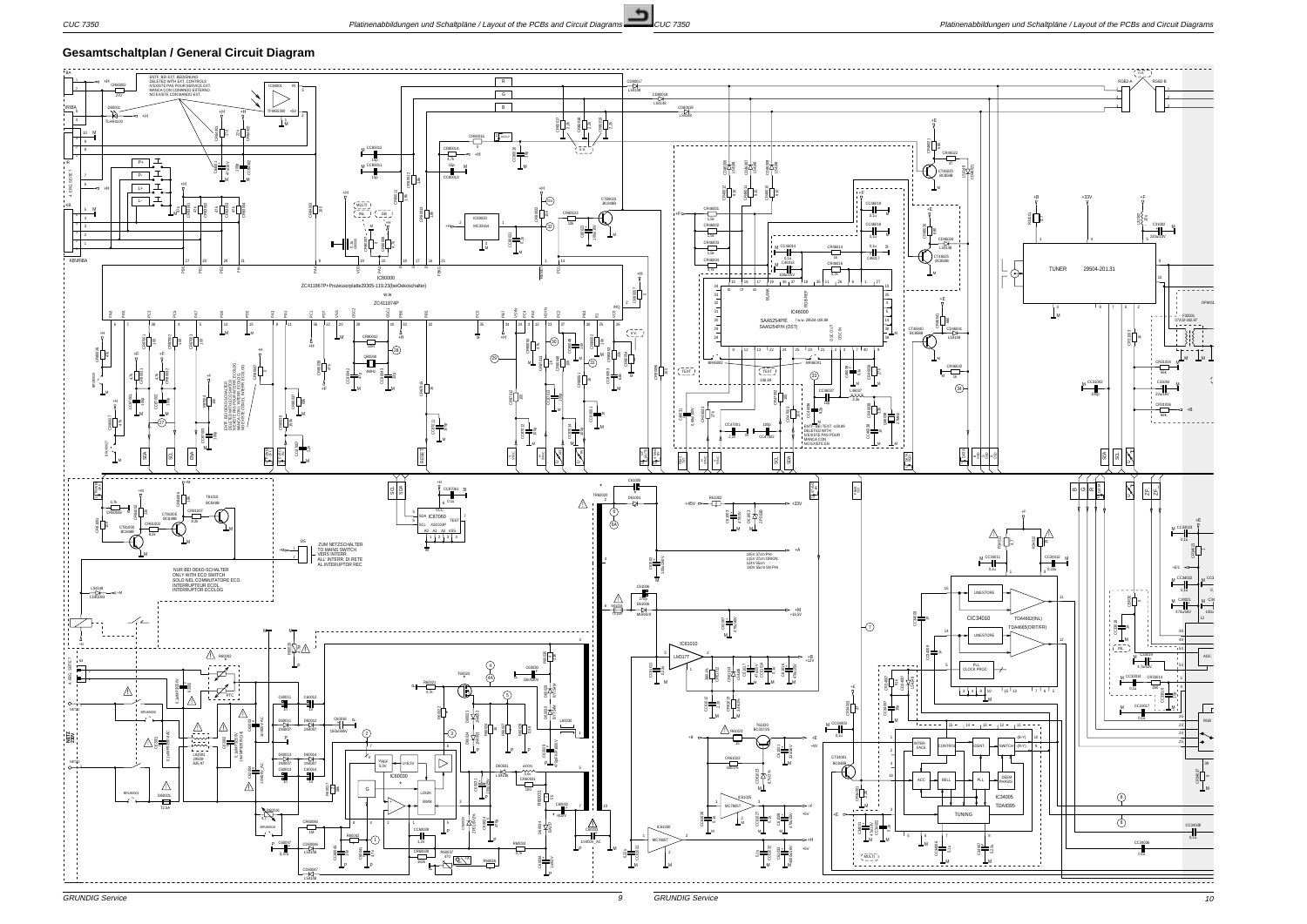GRUNDIG Service

10k

3,3n

3,3n







SOLAM.CON MANDO EXTERNO

NUR BEI EXT.-BEDIENUNG<br>ONLY WITH EXT.CONTROLS<br>SEUL.PAS POUR SERVICE EXT.<br>SOLO CON COMANDO ESTERNO